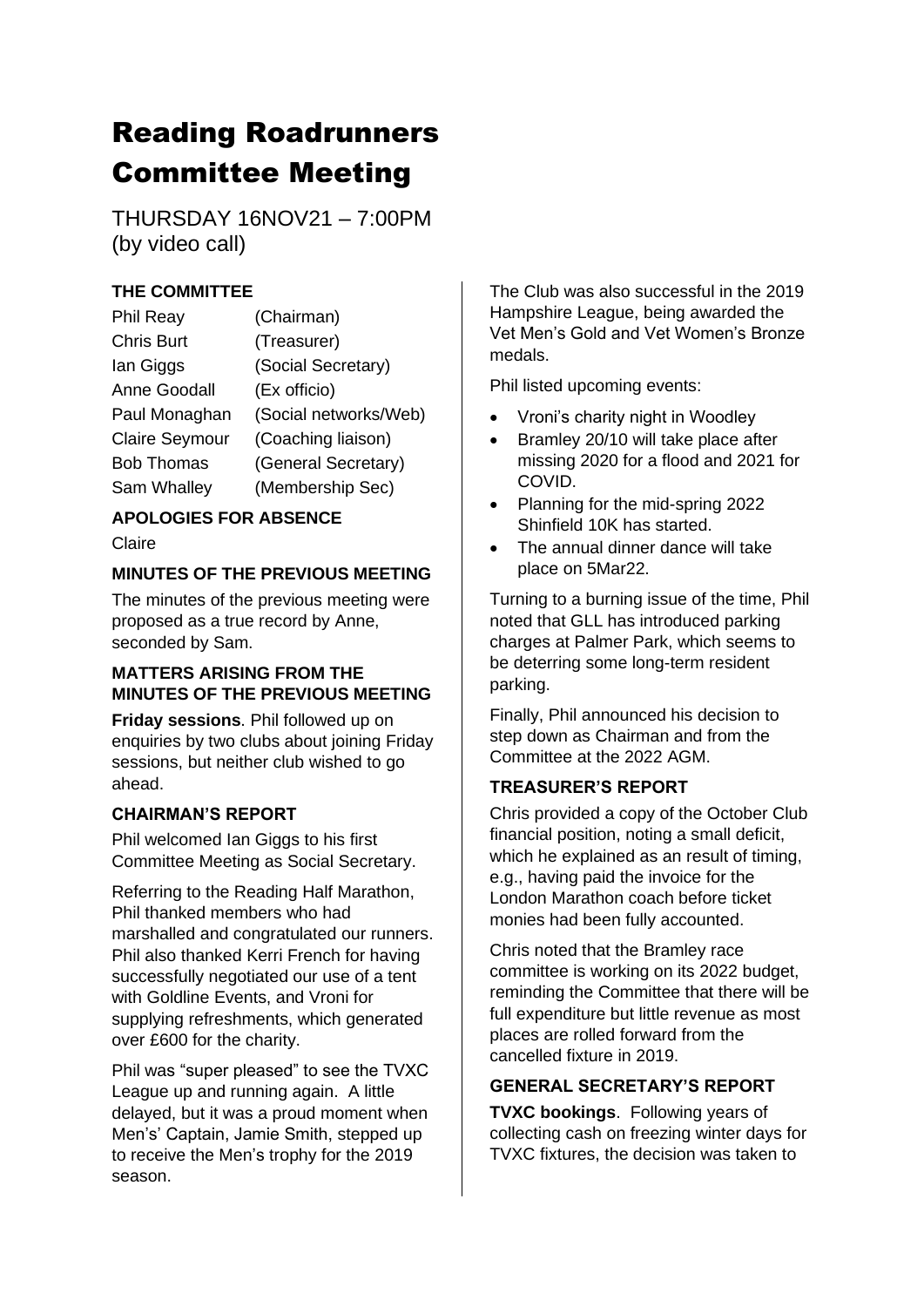require pre-booking and online payment this year.

Bob supported this very sensible decision by providing a booking app on WebCollect.

#### **MEMBERSHIP SECRETARY'S REPORT**

Sam reported that thirteen new members have joined in the past month.

Sam also noted that she is struggling to find volunteers for staffing the gate on Friday sessions.

#### **SOCIAL SECRETARY'S REPORT**

Ian reported that he has booked the Phantom Brewery near Rivermead for Saturday 18th December for the Club Christmas party. There are two rooms of which one will be reserved exclusively for the party.

There will be a cash bar available, and Ian is seeking a DJ for the event. There will also be a food truck at the venue (menu TBD) from which members may purchase their choice of food.

Booking and payment will be online through WebCollect, the cost covering the DJ and some snacks.

#### **COACHING REPORT**

Sarah reported on behalf of the Coaching Co-ordinators…

Sarah noted that she is now fully qualified to coach.

Still getting lots of new members each week which is fantastic.

LiRF uptake is still low.

First aid kits are still pending and looking forward to the first aid course.

One new LiRF is currently working through her course, with Pete and I supporting with filming this week.

#### **ANY OTHER BUSINESS**

**Dinner dance.** The Committee agreed that Anne should purchase what she needs for organising the Dinner Dance.

**Mince pies & mulled wine**. The Club traditionally provides mince pies and mulled wine after the last Wednesday session before Christmas. It is not yet clear whether that will be feasible with the present state of the stadium.

#### **VACANCIES**

Members who would like to know more about any of these roles are invited to contact Phil in the first instance, email to: [chairman@readingroadrunners.org](mailto:chairman@readingroadrunners.org)

**Chairman.** Phil will stand down as Chairman at the AGM.

**General Secretary.** Bob will stand down as Secretary at the AGM. It would be ideal if his replacement were shadowing before the AGM.

**Newsletter Editor**. Ben has stood down as the newsletter editor. If the newsletter is to continue, we need a volunteer to step up as editor.

**Mental Health Champion**. The requirement for this post arises from EA, which summarises the role as:

"*The role of a Mental Health Champion is to support people to access the mental wellbeing benefits of running, remove stigma and get people talking about mental health. Champions will NEVER be expected to provide mental health support in the role but they will be provided with details of where to signpost people for professional support with their mental health.*"

The best way to understand the role would be to consult the [narrative provided on the](https://www.englandathletics.org/athletics-and-running/our-programmes/runandtalk/mental-health-champions/)  [EA website.](https://www.englandathletics.org/athletics-and-running/our-programmes/runandtalk/mental-health-champions/)

**Ex officio Committee posts**. There are three Committee posts vacant for ex officio members and two more will become vacant at the AGM, when Anne & Claire stand down. The ex officio